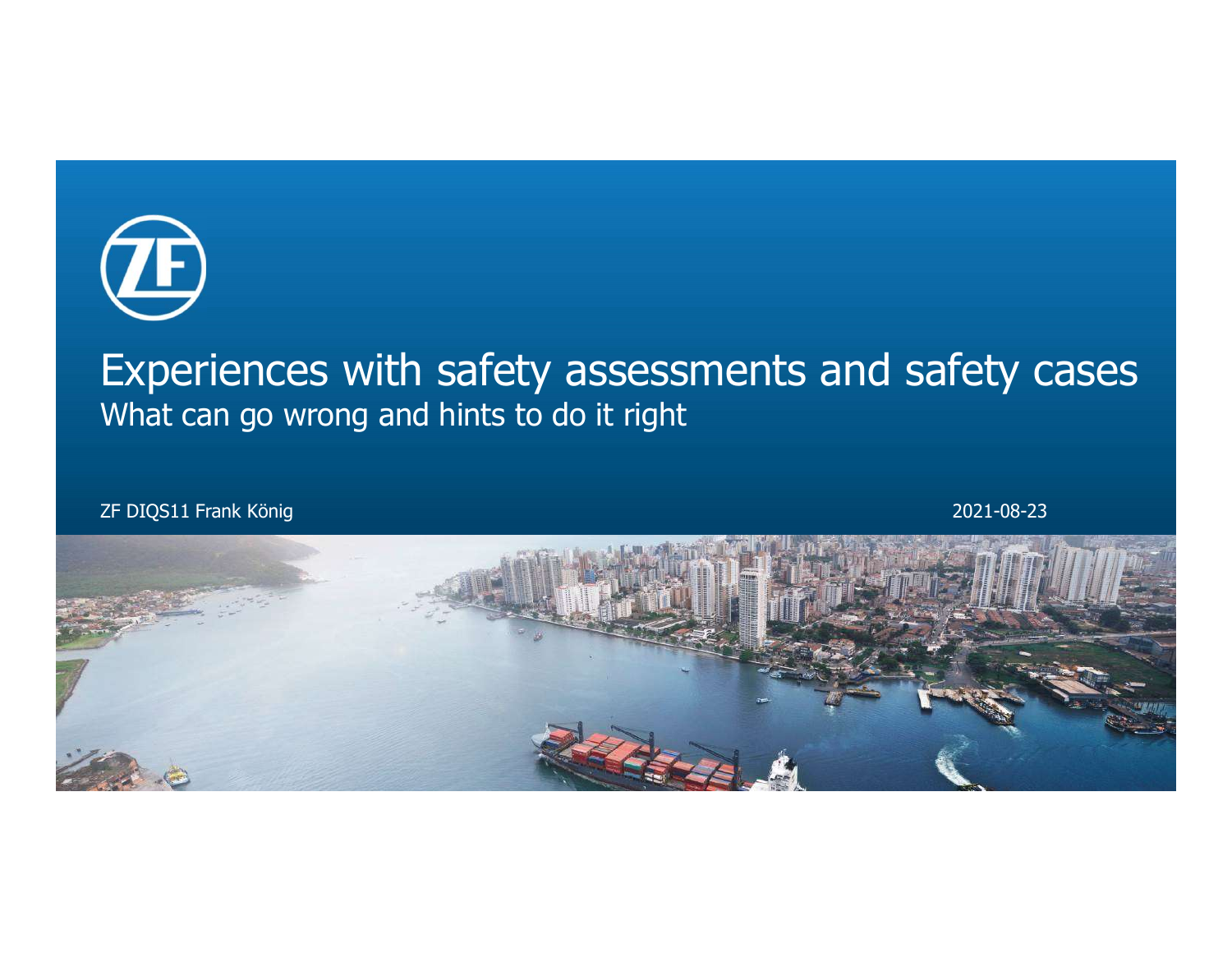# **Motivation**

- esp. AD Systems
- 
- have to be considered (SOTIF, Cybersecurity, High voltage, …. )

| <b>Motivation</b>                                                                                                      |                                                                                                                                                                                                                                                                                                                                                                                                                                                                                                                                                                                                                                                                                                                      |
|------------------------------------------------------------------------------------------------------------------------|----------------------------------------------------------------------------------------------------------------------------------------------------------------------------------------------------------------------------------------------------------------------------------------------------------------------------------------------------------------------------------------------------------------------------------------------------------------------------------------------------------------------------------------------------------------------------------------------------------------------------------------------------------------------------------------------------------------------|
| Safetycases get more complex due to:                                                                                   | System A<br>$4 - 6$<br>Technical safety concept<br>[OEM Fahrzeug]                                                                                                                                                                                                                                                                                                                                                                                                                                                                                                                                                                                                                                                    |
| - complex systems,<br>esp. AD Systems                                                                                  | $4 - 7$<br>System architectural design<br><b>Hybrid Drive</b><br>$4 - 6$<br>Technical safety concept<br>$4 - 7$<br>System architectural design                                                                                                                                                                                                                                                                                                                                                                                                                                                                                                                                                                       |
| - complex supply chains                                                                                                | System A.1.1<br>Element A.1.2<br>System A.1.4<br>System A.1.3<br>ZF EGS SW<br>EGS-HW & SW<br>eDrive<br>LVP<br>$4 - 6$<br>Technical safety concept<br>Technical safety concept<br>Technical safety concept<br>$4 - 6$<br>$4 - 6$<br>Technical safety concept<br>$4 - 6$<br>$4 - 7$<br>System architectural design<br>$4 - 7$<br>System architectural design<br>$4 - 7$<br>System architectural design<br>4-7   System architectural design                                                                                                                                                                                                                                                                            |
| - Additional processes related to functional safety<br>have to be considered<br>(SOTIF, Cybersecurity, High voltage, ) | Part 5: Product<br>Part 6: Product<br>Part 6: Product<br>Part 5: Product<br>Part 6: Product<br>Part 5: Product<br>Part 6: Product<br>development at the<br>levelopment at the<br>development at the<br>development at the<br>development at the<br>development at the<br>development at the<br>software level<br>software level<br>hardware level<br>hardware level<br>software level<br>hardware level<br>software level<br>Hardware and software<br>Hardware and software<br>Hardware and software<br>$4 - 8.4.2$<br>$4 - 8.4.2$<br>$4 - 8.4.2$<br>integration and testing<br>integration and testing<br>integration and testing<br>System integration and<br>System integration and<br>$4 - 8.4.3$<br>$4 - 8.4.3$ |
|                                                                                                                        | testing<br>testing<br>System integration and<br>$4 - 8.4.3$<br>testing<br>Vehicle integration and<br>$4 - 8.4.3$<br>testing                                                                                                                                                                                                                                                                                                                                                                                                                                                                                                                                                                                          |

Glances to key points of ZF approach will follow on the next slides …

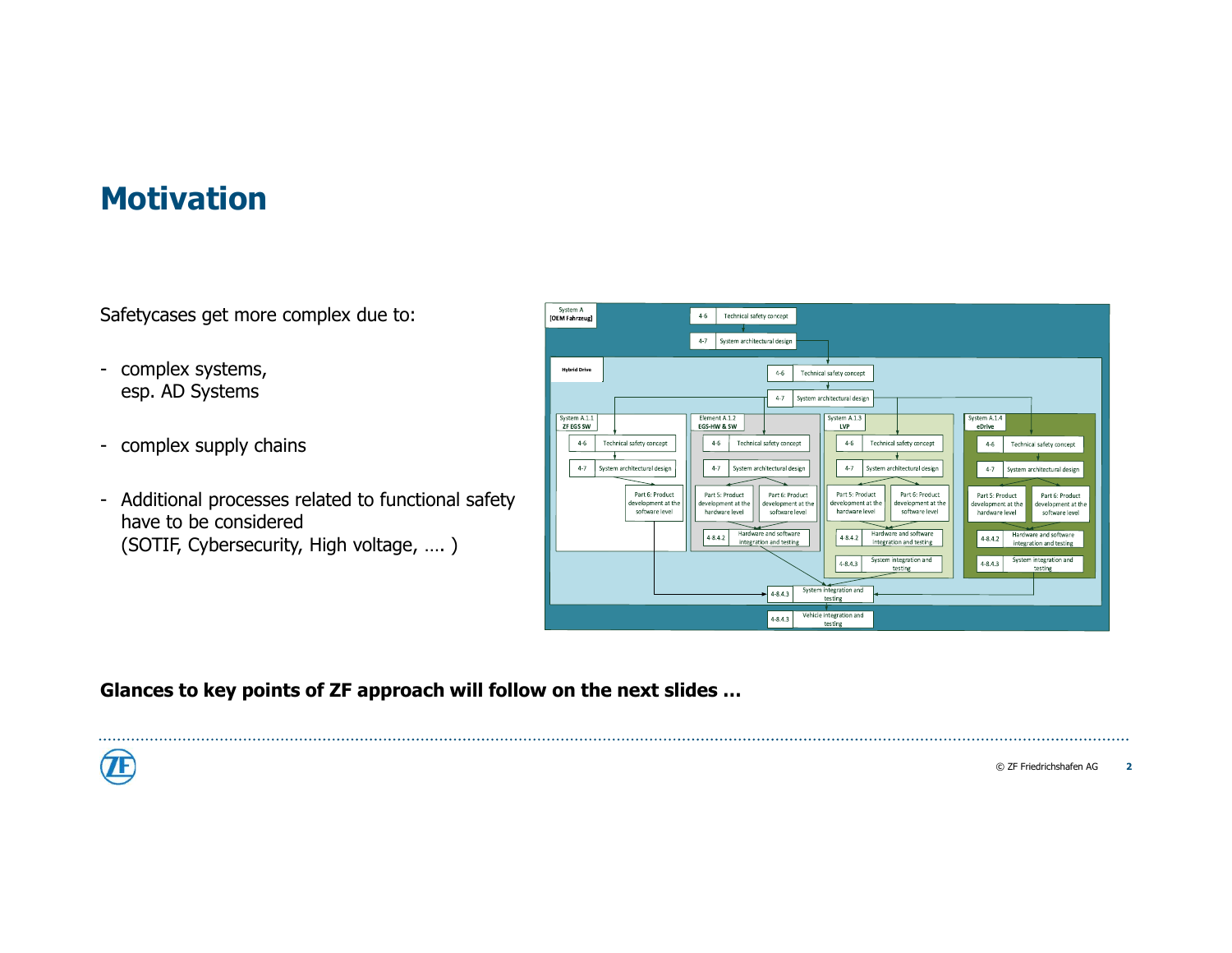# "<br>"Definition of safe"<br>"Relation to asile, definition of done"

**Definition of safe"**<br>Relation to agile "definition of done"<br>**Our project context definition**<br>100 % of defined safety work products available and released **Definition of safe"**<br>Relation to agile "definition of done"<br>**Our project context definition**<br>100 % of defined safety work products available and released<br>100 % safety test coverage<br>100 % safety test coverage **Definition of safe**"<br>
Relation to agile "definition of done"<br> **Our project context definition**<br>
100 % safety requirements coverage<br>
100 % safety test coverage<br>
100 % safety tests passed or justified<br>
100 % safety tests pa **Definition of safe"**<br>
Relation to agile "definition of done"<br> **Our project context definition**<br>
100 % safety requirements coverage<br>
100 % safety test coverage<br>
100 % safety tests passed or justified<br>
100 % of reported ano **Definition of safe**"<br>
Relation to agile "definition of done"<br> **Our project context definition**<br>
100 % of defined safety work products available and released<br>
100 % safety test coverage<br>
100 % safety tests passed or justif **Definition of safe"**<br>
Relation to agile "definition of done"<br> **Our project context definition**<br>
100 % of defined safety work products available and released<br>
100 % safety requirements coverage<br>
100 % safety tests passed o **Definition of safe**"<br>
Relation to agile "definition of done"<br>
Our project context definition<br>
100 % of defined safety work products available and released<br>
100 % safety requirements coverage<br>
100 % safety tests passed or **Definition of safe"**<br>
Relation to agile "definition of done"<br> **Our project context definition**<br>
100 % of defined safety work products available and released<br>
100 % safety test coverage<br>
100 % safety tests passed or justif **Safety School Andrew Context definition**<br> **Safety work products**<br> **Safety requirements coverage**<br>
100 % safety test coverage<br>
100 % safety test coverage<br>
100 % safety tests passed or justified<br>
100 % of reported anomalies

ISO 26262 topics

7F

Mainly a requirements management topic: Mainly a requirements management topic:<br>- Traceability<br>- Safety attribute Mainly a requirements management topic:<br>- Traceability<br>- Safety attribute

- 
-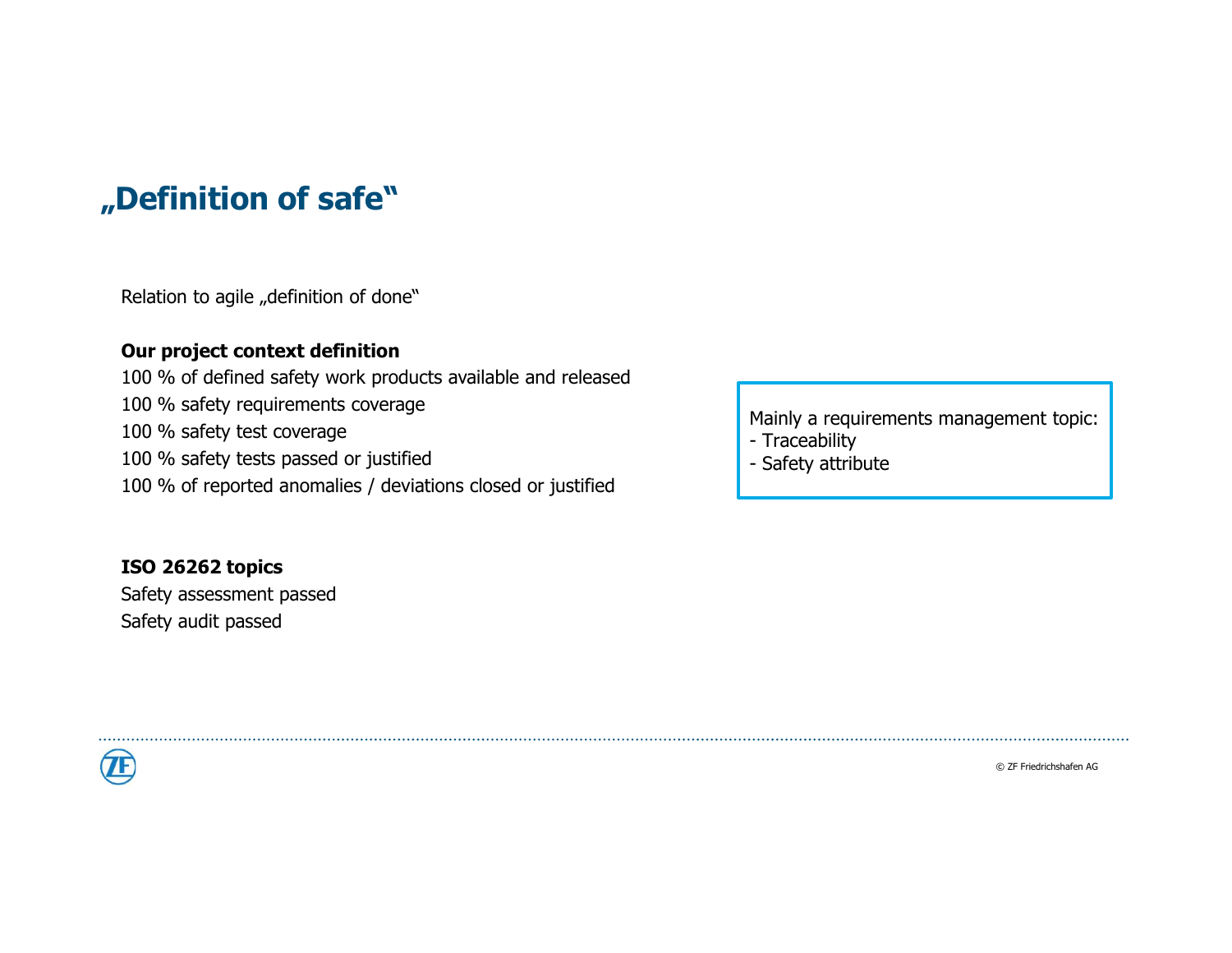# Risk based approach widely used



#### safety assessment strategy

- USed<br>
safety assessment strategy<br>
 use an external technical service for new systems,<br>
 Internal assessors for follow up projects<br>
Tailor the safety life cycle USed<br>
safety assessment strategy<br>
- use an external technical service for new systems,<br>
- Internal assessors for follow up projects<br>
Tailor the safety life cycle
- 

Tailor the safety life cycle

But you can also add additional topics like:

- 
- 



Release types with different criteria and usages

Distribute the realization of the safety functions over the project safety time

Analyses:

Start early with the analyses, see them as support for design

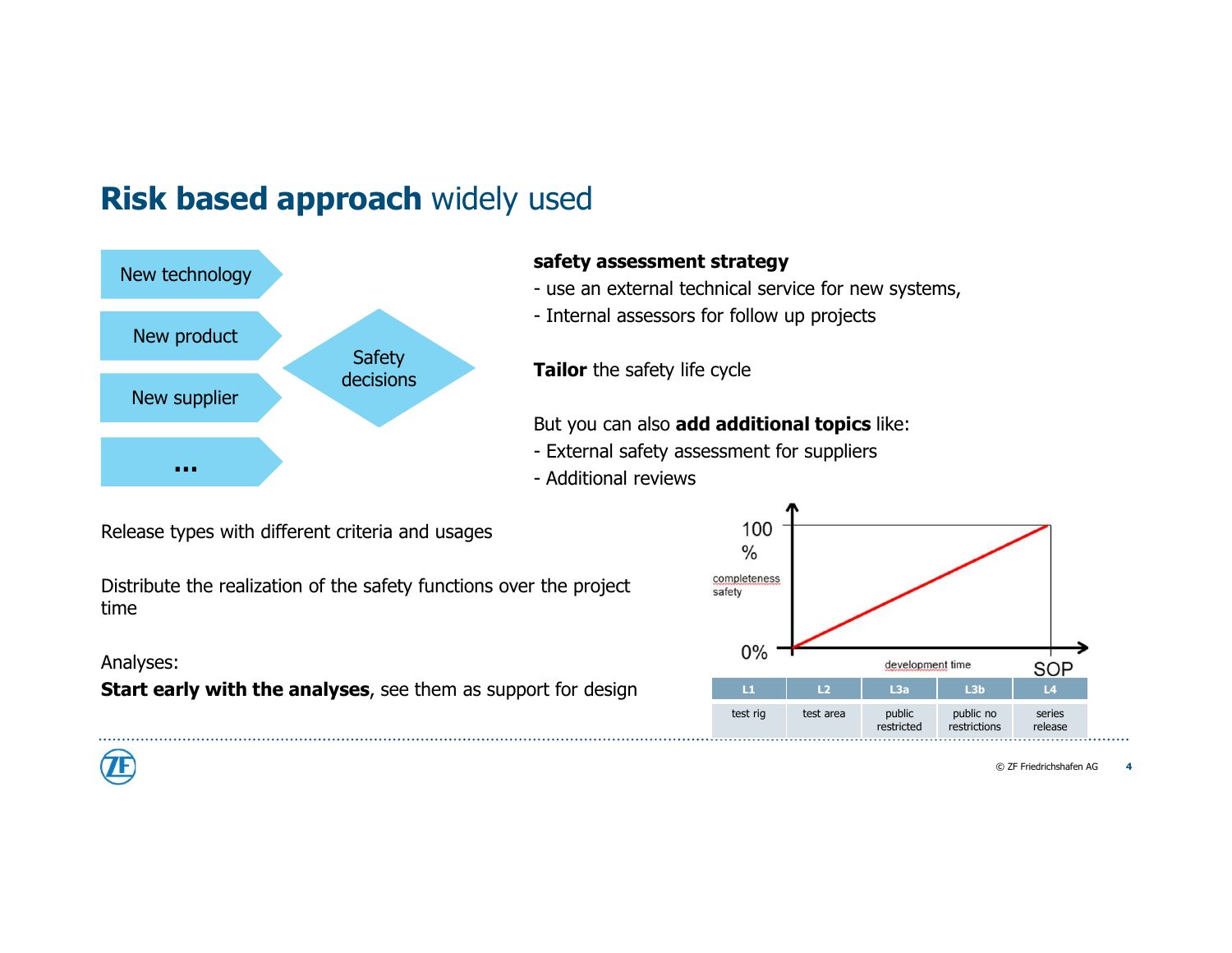# Compliance & acceptance

## External safety reviews:

- standard processes
- 

• Work products • Gate Reviews

• Safety audits

Engineering Quality<br>Assurance Engineer (EQAE) Communication Record Engineering Quality<br>Assurance Engineer (EQAE) Work product owner SW time schedule ALM\_Review<br>(ALM\_Completed) Chesse containty<br>Edd value Quality Assurance Plan  $\Box$  Project action item list Document Review Record Document Review Record • new products<br>
Evaluation of the Evaluation of the Evaluation of the Evaluation of the Evaluation of the Evaluation of the Evaluation of the Evaluation of the Contemporarism and the corresponding functional aster) managem Work Products to review Engineering Quality<br>Assurance Engineer (EQAE) SW time schedule ALM\_Review<br>
(ALM\_Completed) Work product owner Quality Assurance Plan Project action item list Sample Check Review Sample Check Review<br>Record (filed out) ZF Friedrichshafen AG Work Products nical Report: ZF76691aT<br>Ion 1.1 dated 2012-07-02<br>Jrder No : 76246071 ALM\_Review<br>(ALM\_Completed) Process Responsible Roles  $\Box$ SA/time schedule Engineering Quality<br>Assurance Engineer (EQAE) TÜV SÜD Automotive heck pro<br>adherer (acc. to org-chart) Quality Assurance Plan SW time schedule D-85748 Garching Process Review Record Process Review Record<br>
(filled out) Process (released)  $\begin{array}{|c|} \hline \textbf{DMASS} \\ \hline \textbf{1.33}\end{array}$ Vork Products Internal reviews in cooperation with EQAs:  $\boxed{\equiv}$  SW time schedule ALM\_Action (ALM\_Closed) Engineering Quality<br>Assurance Engineer (EQAE) Project team members (PT) Quality Standards Project action item list Assessment Report • Process compliance Engineering Quality<br>Assurance Engineer (EQAE) Process Responsible Roles<br>(acc. to org-chart) SW time schedule ALM\_Review<br>(ALM\_Completed) Metrics Project action item list Data Quality Assurance Report<br>(drafted) Project team members (PT) Engineering Quality<br>Assurance Engineer (EQAE) Project action item list  $\rule{1em}{0.15mm}$  Project action item list SW time schedule • Safety Release Levels Assessment Report  $A$  records and findings<br>of QA Engineering Quality<br>Assurance Engineer (EQAE) Project team members (PT) Project action item list Project action item list SW coordinator (SWC) Cuality Assurance Report • Safety assessments for follow up projects **Express** Coasts and the subsequent coasts ALM\_Review<br>(ALM\_Completed) SW coordinator (SWC) Project team members (PT) Project action item list Customer (CUS) Quality Assurance Report Engineering Quality Project action item list Process Review Record Assurance Manag Project status report

Project team members (PT)



. . . . . .

Claas Managment meeting 2019-10-30

© ZF Friedrichshafen AG

Project action item list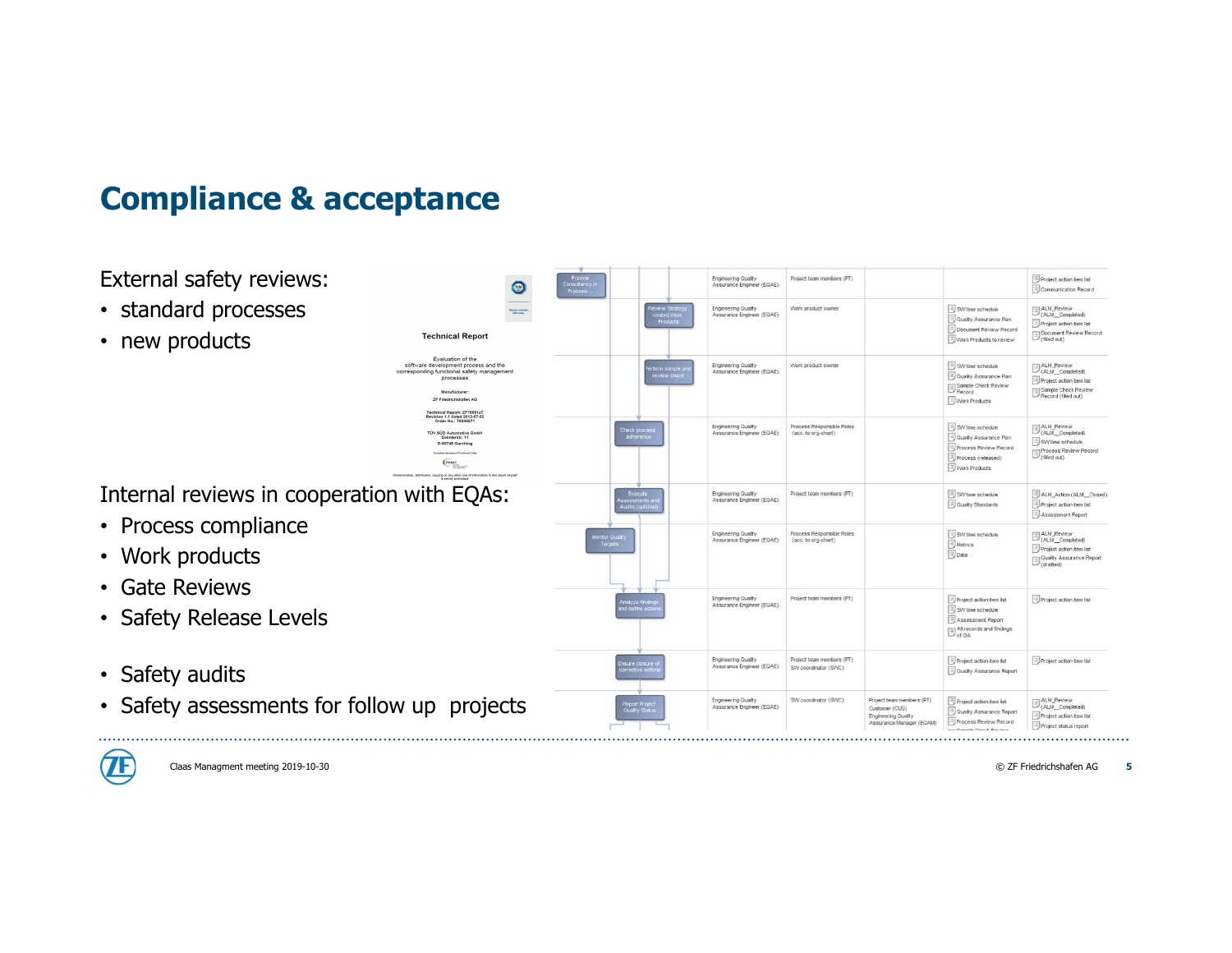# XLS Cemetery vs. argued Safety Case



## ISO P2: Ch 6.4.8.1:

A safety case shall be developed, in accordance with the safety plan, in order to provide the argument for the achievement of functional safety.

In stable organizations /processes we can live with the XLS list.

Text documents may add:

Arguments for processes and techniques used.

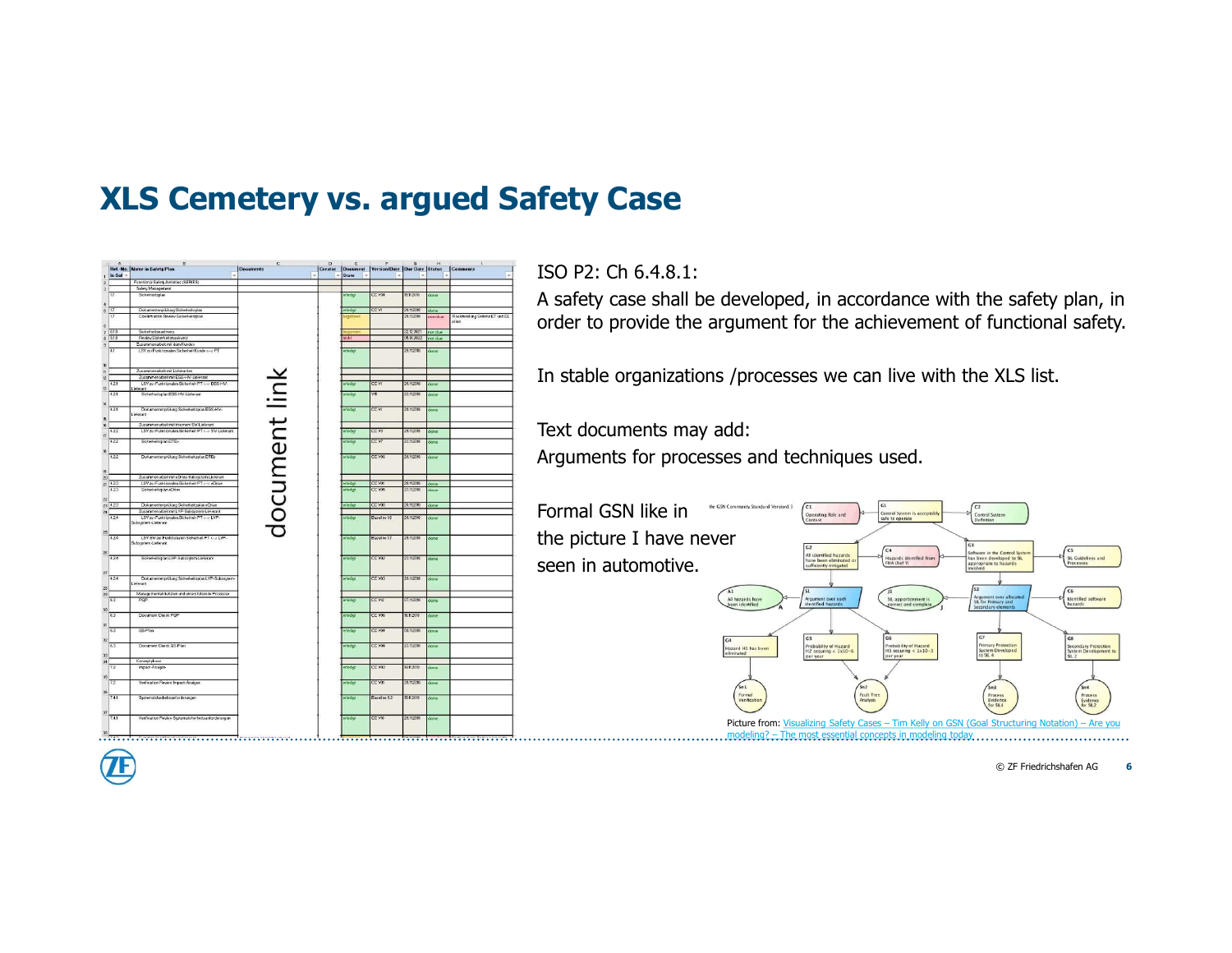# What's next?

### Safety Audit

- 
- What's next?<br>Safety Audit<br>- actual we use XLS checklists<br>- SOQRATES approach in CAPADV is used for combined assessr<br>- in future Safety Extension of ASPICE 4.0 will be the goal, we o
- What's next?<br>
Safety Audit<br>
 actual we use XLS checklists<br>
 SOQRATES approach in CAPADV is used for combined assessments<br>
 in future Safety Extension of ASPICE 4.0 will be the goal, we contribute ...<br>
Safety Tooling

### Safety Tooling

What's next?<br>
Safety Audit<br>
- actual we use XLS checklists<br>
- SOQRATES approach in CAPADV is used for combined assessments<br>
- in future Safety Extension of ASPICE 4.0 will be the goal, we contribute ...<br>
Safety Tooling<br>
Be Beside the analyses tools, we plan a new cloud based workflow and reporting.

## Agile Safety

Establish safety as stakeholder Safety documentation adds value